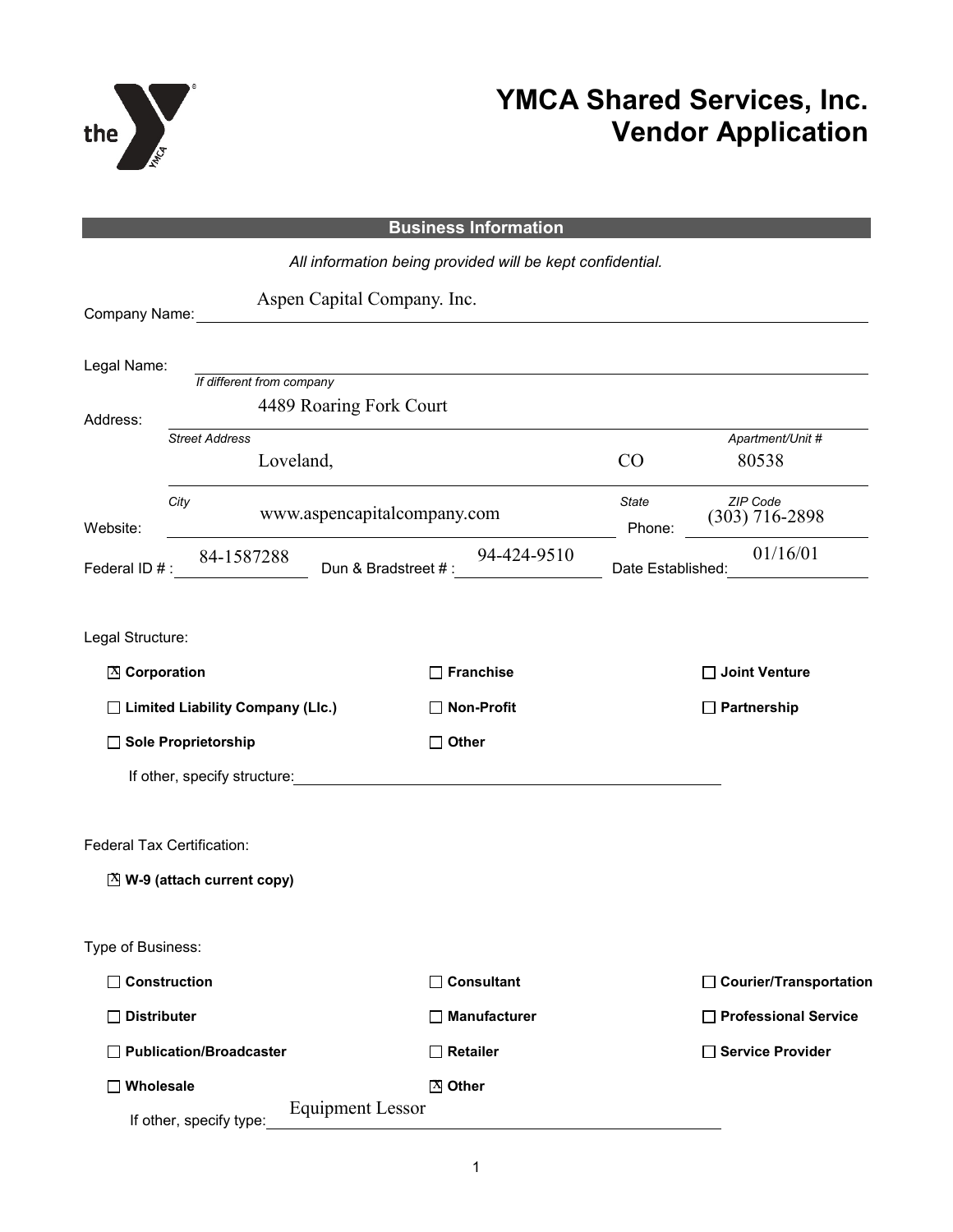Are you set up for electronic billing?

| $X$ Yes                                 | $\Box$ No                         |                              |
|-----------------------------------------|-----------------------------------|------------------------------|
| Gross Revenue for Previous Fiscal Year: |                                   |                              |
| □ Under \$100,000                       | $\Box$ \$100,001-\$500,000        | $\Box$ \$500,001-\$750,000   |
| $\Box$ \$750,001-\$1,000,000            | $\Box$ \$1,000,001-\$5,000,000    | $X$ \$5,000,001-\$10,000,000 |
| $\Box$ \$10,000,001-\$50,000,000        | $\Box$ \$50,000,001-\$100,000,000 | □ Over \$100,000,000         |
|                                         |                                   |                              |
| Number of Employees:                    |                                   |                              |
| <b>⊠ Under 25 employees</b>             | $\Box$ 26-75 employees            | $\Box$ 76-150 employees      |
| $\Box$ 151-200 employees                | $\Box$ 201-500 employees          | $\Box$ 501-1,000 employees   |
| $\Box$ 1,001-1,800 employees            | $\Box$ 1,801-2,500 employees      | $\Box$ 2,501-5,000 employees |
| $\Box$ 5,001-10,000 employees           | □ 10,000-20,000 employees         | Over 20,000 employees        |
|                                         |                                   |                              |
| Geographic Service Area:                |                                   |                              |
| $\Box$ Local                            | $\Box$ Regional                   |                              |
| <b>X</b> National                       | International                     |                              |
| If local or regional, specify area(s):  |                                   |                              |

Please list primary products/competencies:

Fitness and capital equipment leasing, financing and asset management services. As a full service Lessor, Aspen will lease all types of equipment from technology to fitness to rolling stock. We will trade in any equipment and provide trade credit. Capital and operating lease structures provided. Aspen offers Tier I diversity spend credit toward your supplier diversity goals.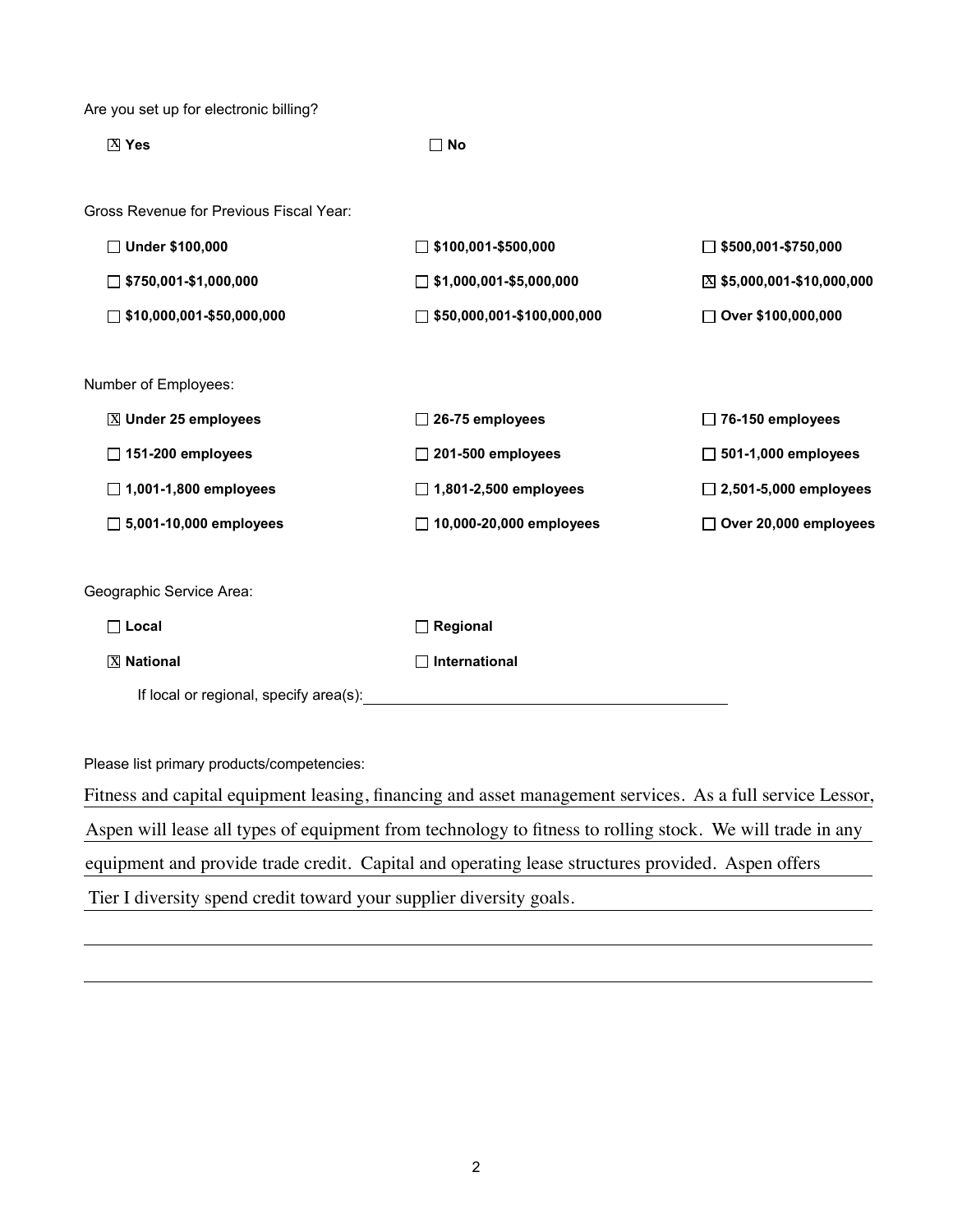## **Business Representative**

| Name:  | Jamie Shone        | Job Title: | Sales Representative    |
|--------|--------------------|------------|-------------------------|
| Email: | Jamie@cdtlease.com |            | Phone: $(508) 647-4866$ |

## **Experience & Performance**

*Please list three references for whom you have worked/provided services..*

| <b>Contact Name:</b> | Paul Slovin                             | Phone: (617) 927-8132           |  |
|----------------------|-----------------------------------------|---------------------------------|--|
| Company:             | <b>YMCA</b> of Greater Boston           | Email: pslovin@ymcaboston.org   |  |
| Address:             | 316 Hunting Ave., Boston, MA 02115      |                                 |  |
|                      |                                         |                                 |  |
| Contact Name:        | Lynne Malone                            | Phone: (401) 521-9622           |  |
| Company:             | <b>YMCA</b> of Greater Providence       | $l$ malone@gpymca.org<br>Email: |  |
| Address:             | 371 Pine Street, Providence, RI 02903   |                                 |  |
|                      |                                         |                                 |  |
| Contact Name:        | Jim Jarosz                              | Phone: (781) 264-9400           |  |
| Company:             | <b>YMCA South Shore</b>                 | Email: jjarosz@ssymca.org       |  |
| Address:             | 91 Long Water Circle, Norwell, MA 02061 |                                 |  |

Does your business conduct the following screening procedures when hiring new employees?

| A. Criminal Background Checks          | $\Box$ Yes | $[X]$ No        |
|----------------------------------------|------------|-----------------|
| <b>B.</b> Sex Offender Registry Checks | $\Box$ Yes | $[X]$ No        |
| C. Drug Testing                        | $\Box$ Yes | $\mathbb{F}$ No |

**Note:** YMCA Shared Services, Inc. and our member YMCAs reserve the right to request a background check on any and all sub-contractors used by the party to whom they are contracted to by virtue of this document. This request will be made at the discretion of YMCA Shared Services, Inc. and/or our member YMCAs.

YMCA Shared Services, Inc. reserves the right to request a personal background check on any of the principles of the organization with whom it is contracting.